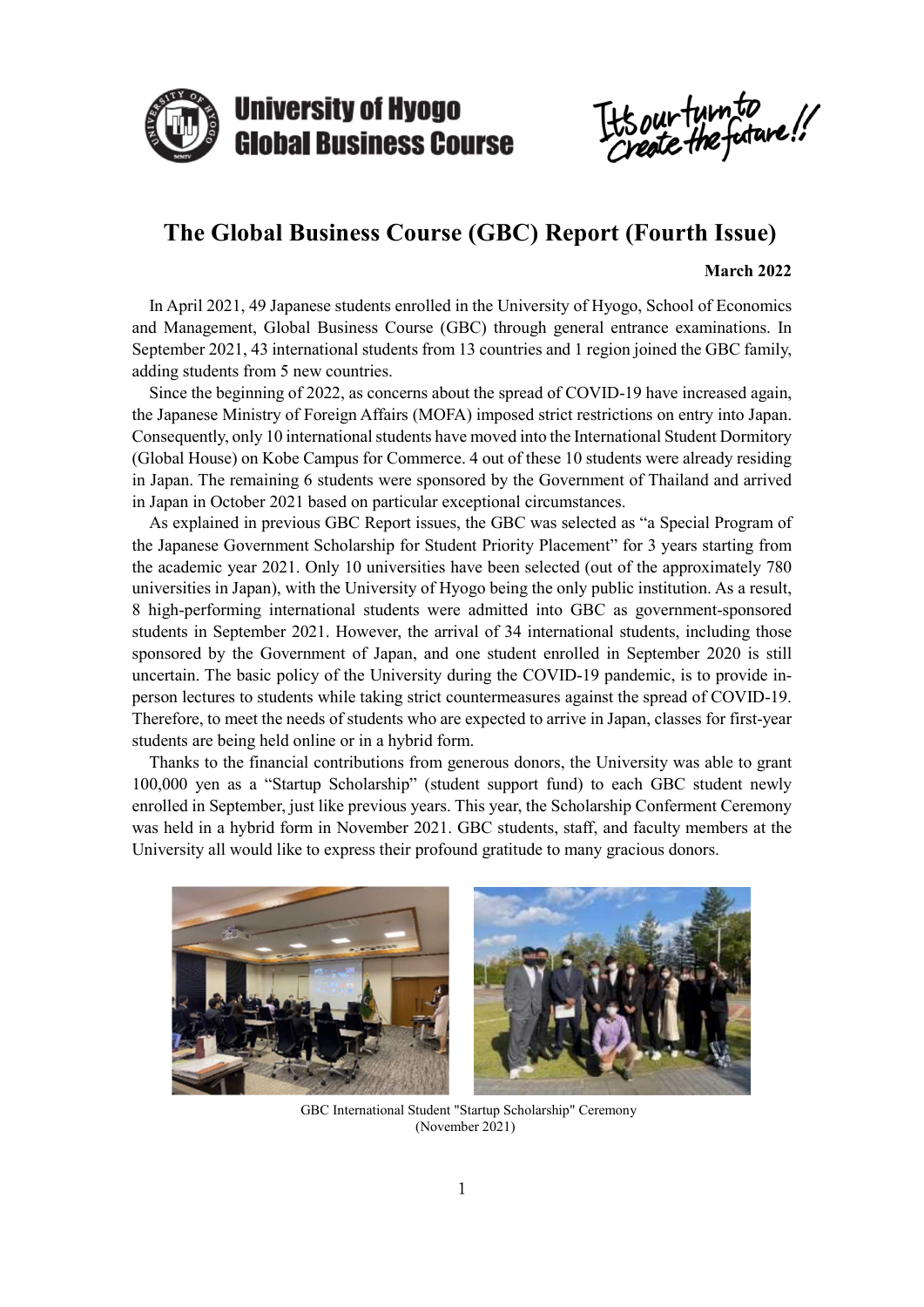| Country/Region | September 2019 Enrollment |                       |                | September 2020 Enrollment |                       |                | September 2021 Enrollment |                    |                |
|----------------|---------------------------|-----------------------|----------------|---------------------------|-----------------------|----------------|---------------------------|--------------------|----------------|
|                | Number<br>of              | Gender<br>composition |                | Number<br>of              | Gender<br>composition |                | Number<br>of              | Gender composition |                |
|                | students                  | Male                  | Female         | students                  | Male                  | Female         | students                  | Male               | Female         |
| Bangladesh     | $\overline{2}$            | 2                     |                |                           |                       |                |                           | 1                  |                |
| <b>Belarus</b> |                           |                       |                |                           |                       |                | 1                         | 1                  |                |
| Bhutan         | 1                         | 1                     |                |                           |                       |                |                           |                    |                |
| Cambodia       |                           |                       |                |                           |                       |                | 1                         | 1                  |                |
| China          |                           |                       | $\mathbf{1}$   | 2                         |                       | 1              |                           |                    |                |
| India          | 1                         |                       | $\mathbf{1}$   | 1                         | 1                     |                | 4                         | $\overline{2}$     | $\overline{2}$ |
| Indonesia      | 7                         | $\overline{2}$        | 5              | 6                         | 3                     | $\overline{3}$ | 5                         | 1                  | $\overline{4}$ |
| Malaysia       |                           |                       |                | 3                         |                       | $\mathfrak{Z}$ | $\mathbf{1}$              |                    | 1              |
| Mexico         |                           |                       |                |                           |                       |                | $\mathbf{1}$              | 1                  |                |
| Mongolia       |                           |                       |                |                           |                       |                | $\overline{2}$            | 1                  | 1              |
| Pakistan       |                           |                       |                | $\mathbf{2}$              | $\overline{c}$        |                | 3                         | $\overline{2}$     | $\mathbf{1}$   |
| Philippines    |                           |                       |                | 1                         | $\mathbf{1}$          |                |                           |                    |                |
| Romania        | $\overline{2}$            | $\mathbf{1}$          | $\mathbf{1}$   | $\mathbf{1}$              | $1^*$                 |                | 3                         | 1                  | $\overline{2}$ |
| Thailand       | 14                        | 7                     | 7              | 4                         | 1                     | 3              | 10                        | 4                  | 6              |
| Turkey         | 1                         | $\mathbf{1}$          |                |                           |                       |                |                           |                    |                |
| Vietnam        | 6                         | 4                     | $\overline{2}$ | 6                         | 3                     | 3              | 7                         | 3                  | $\overline{4}$ |
| Zambia         |                           |                       |                | 1                         | 1                     |                |                           |                    |                |
| Zimbabwe       |                           |                       |                |                           |                       |                | $\mathbf{1}$              | 1                  |                |
| Taiwan         | 5                         | $\mathbf{1}$          | $\overline{4}$ | $\overline{4}$            | $\mathbf{1}$          | 3              | 3                         | 1                  | $\overline{2}$ |
| Total          | 40                        | 19                    | 21             | 31                        | 15                    | 16             | 43                        | 20                 | 23             |

#### **1. GBC International Students (Enrolled in September) by Country/Region of Origin**

Data as of February 15, 2022

※Temporary leave of absence

### **2. Current Trends of the GBC International Students**

As mentioned above, 34 GBC international students have not arrived in Japan yet due to travel restrictions. At the time of writing this report, these students abroad are taking classes online, adjusting their sleeping schedule to manage time differences with Japan by working out ways to acquire stable internet connections.

Despite numerous challenges, GBC students abroad are taking online classes and actively participating in group work and discussions. In addition, the first-year international students who are currently living in the Global House are regularly making SNS posts about their dormitory and campus lives for their fellow students who are yet to join them in Japan. All students are looking forward to meeting each other in person and uniting in the Global House.



The winter Clean-Up Day in the colors of Christmas (December 2021)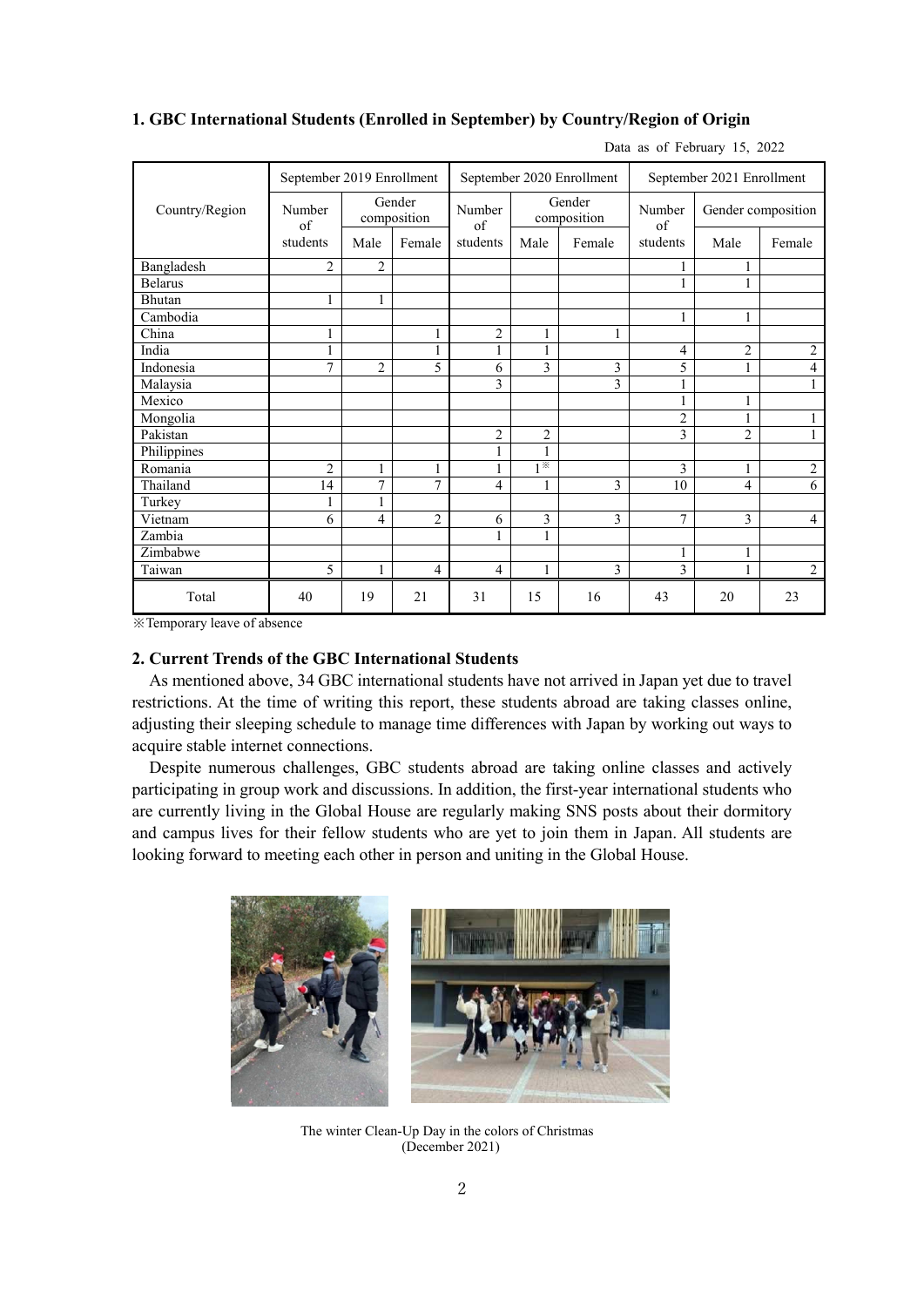The second-year students who did not remain in the Global House as Resident Assistants (RAs) live in new environments. For many international students, it is their first time living on their own. At the same time, they will utilize this opportunity to nurture their sense of responsibility. As high academic grades enable students to receive tuition fee exemptions and scholarships, the majority of students are aware of the financial benefits of excellent academic performance. As a result, many of GBC international students are motivated to study diligently.



The Indian Culture Days held by the Global Engagement Center, Global House 1F (November 2021)



A table tennis competition among universities at Hyogo University (November 2021)



The first GBC Photo Contest (November 2021)

#### **3. Classes for the GBC International Students**

In this semester, within the Program to Experience Japan, second-year international students visited the nearby Ikawadani Kita High School, where they deepened their knowledge about Japanese art and calligraphy. Furthermore, the Program included lectures on characteristics of job hunting in Japan as well as Japanese corporate culture and organizational theory.

Group work is frequently conducted in GBC classes to encourage active learning while taking appropriate COVID-19 countermeasures. Active learning helps build students' skills as cooperative future team members and global leaders.



"Program to Experience Japan" A visit to the Ikawadani High School (November 2021)





"Research Seminar"- Group work on the topic of SDGs (November 2021)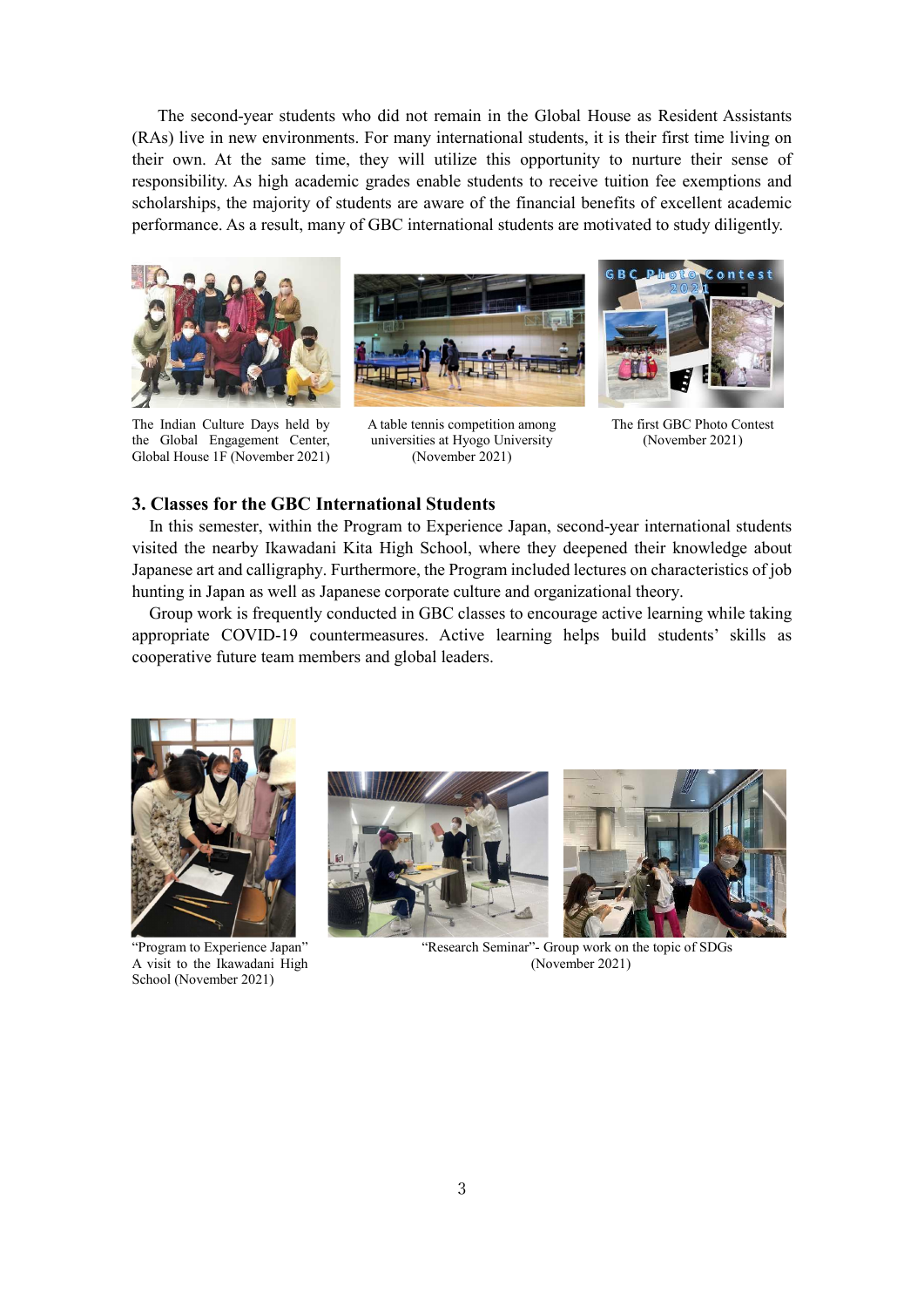#### **4. Career Support for Third-Year Students**

The major concerns for third-year students are making post-graduation plans, such as job hunting. Recognizing the needs of GBC international students, the University has been introducing a series of measures to support their academic and business career paths after graduation. Some of GBC international students had a chance to participate in internship programs in many Japanese companies for the first time. It is needless to say that Japanese language skills are necessary for employment in Japanese companies in most cases. Third-year students are the first GBC generation, while they do not have senior role models to consult with. Some of them consider themselves "pioneers" who carve a path for themselves as well as for their juniors.



A 3<sup>rd</sup>-year student consulting a professor about job hunting and research plan (January 2022)



Job hunting information provided in English at Campus Career Center

In January 2022, in cooperation with venture capitalists, Japan External Trade Organization(JETRO) and other supporters, the University successfully organized its first business plan competition, the "VENTURinno '22". In this competition, students formed teams and proposed new business plans incorporating SDGs and promising business ideas. The competition provided a precious opportunity to foster students' entrepreneurial spirits. In addition, students were able to build connections with venture capitalists.



A business plan presentation by GBC students



Third-year students in conversation with venture capitalists



A recycling business plan won the first place

#### **5. Response to the Spread of COVID-19**

To prevent COVID-19 infections among students in the Global House, the University implemented a variety of COVID-19 countermeasures such as the obligatory mask-wearing. However, following the spread of the virus in Kobe City, COVID-19 positive cases were confirmed in the Global House in January 2022. In response, the University took urgent actions to prevent the emergence of COVID-19 clusters. In cooperation with the Kobe City Medical Center, students who tested positive were transferred to designated quarantine facilities. At the same time, those identified as "close contacts" were asked to voluntarily quarantine in private rooms. Students in quarantine were supported on a daily basis by dependable RAs, who helped with food purchase and delivery, and offered other assistance.